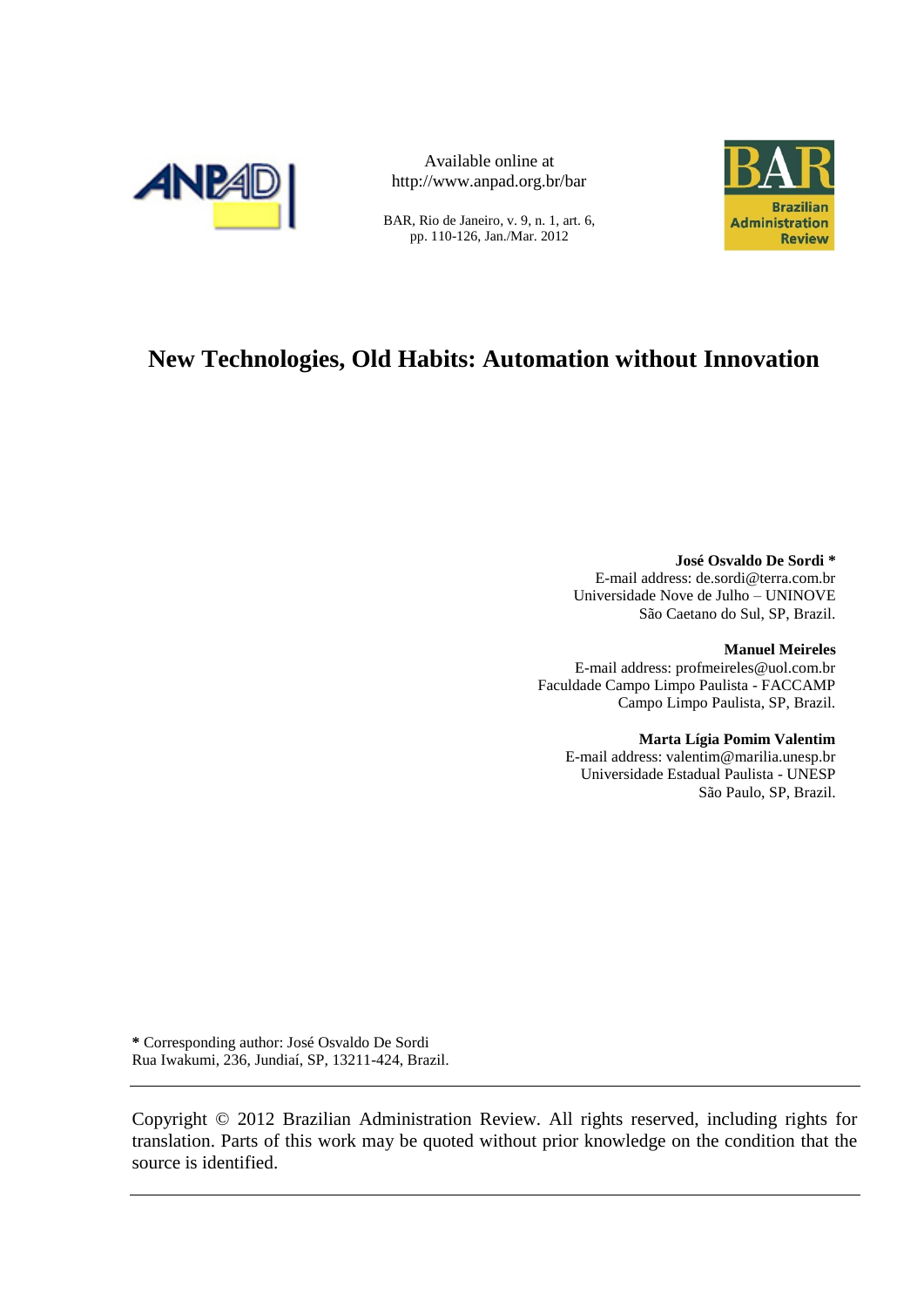#### **Abstract**

This research investigated the underuse of technological tools by innovative organizations which are acknowledged for their use of and familiarity with new technologies. The research conducted an analysis of 58 institutional repositories (IRs) out of 43 educational and research institutions which are internationally renowned for excellence. The core aspect of the analysis was the use of IRs for publishing and dealing with evidence in order to legitimize and add value to scientific research. The following items were analyzed: (a) the logical structuring of scientific communication published in the IRs; (b) the metadata which describe scientific communication based on the terms of the DCMI protocol used; (c) the availability of software functions which facilitate the queries and publication of evidences. Results show that the introduction of IRs did not add value to the quality of research in\ terms of associating and publishing evidence that could back them up. A strong tendency to replicate the traditional library model of physical collections was observed. It was concluded that merely possessing good technological tools is not sufficient for fostering innovation and strategic gains in organizations, even if their implementation takes place in highly promising and favorable environments.

**Key words**: institutional repository; research evidence; research communication; DSpace.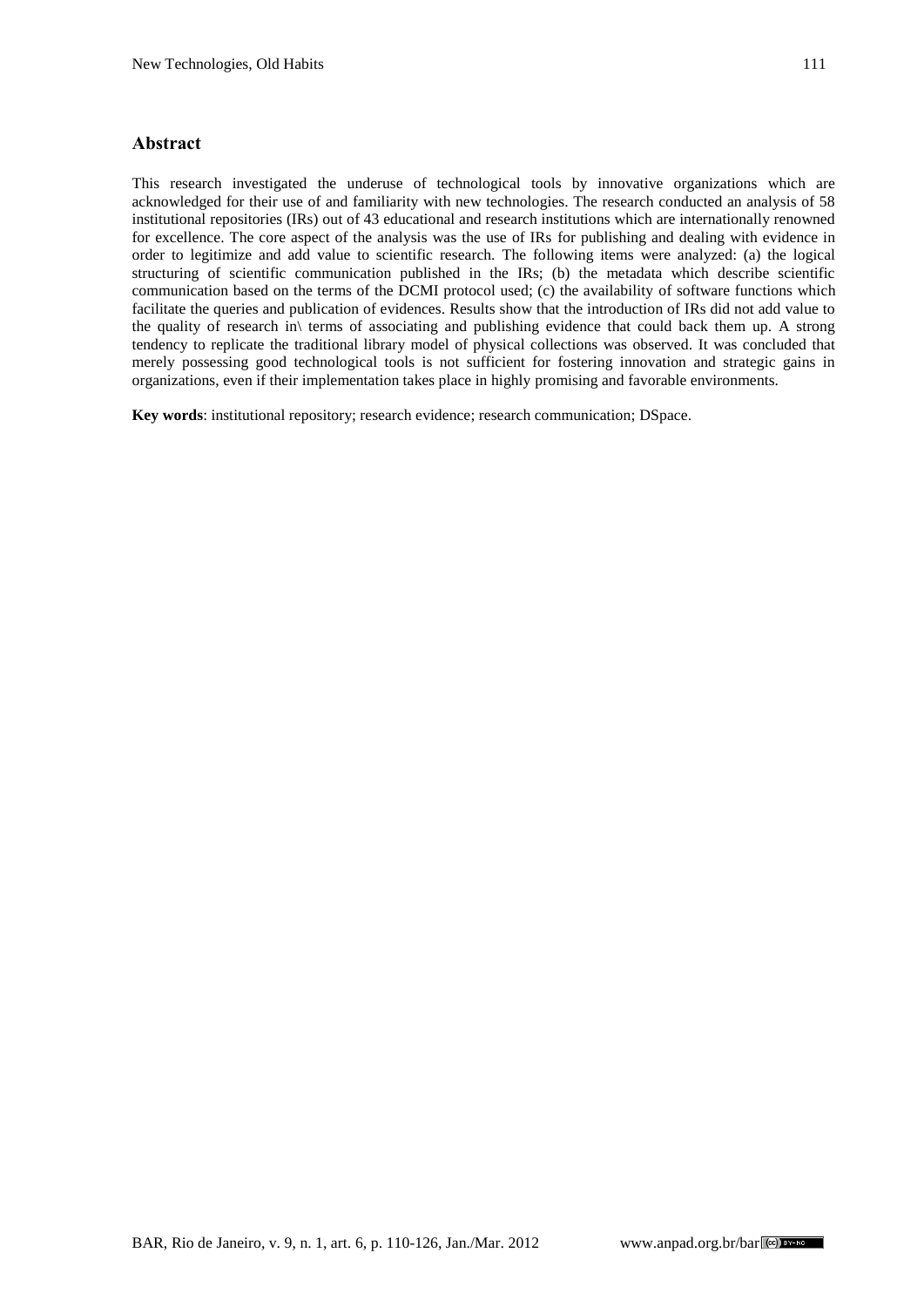## **Introduction**

During the last few years much there has been much discussion in the academic and organizational environments about the strategic importance of information technologies (IT) as applied to business, and much discussion has been fomented by the publication of an article by Nicholas Carr (2003): **IT doesn't matter**. Carr described a change in the purchasing process of IT resources by the organizations. Prices used to be too high and currently there are many outlets for their purchase and acquisition. Carr stated that, from the moment computers and software became commonly available, they turned into commodities*,* which therefore diminished their strategic value.

A competitive advantage sustained exclusively by the possession of IT resources becomes evermore uncommon, scarce and fleeting, since competing companies now only need to acquire identical or similar technological resources.

More sustainable competitive advantages, with greater strategic value to the organizations, are no longer achieved by only having new IT resources, as they may be easily acquired and equalled by competitors, according to Carr. However, this does not mean that IT does not contribute strategically to an organization, as proposed by Carr. Peter Keen, for example, argued against the perception of IT as a resource fully destitute of strategic value (Keen as cited in Devaraj & Kohli, 2002, p. 20): "When all companies inherently have access to the same information technology resources, the competitive differential and the economic benefits will depend on the IT management and not on technological differences".

This research deals with the implementation of IT resources in organizations, based upon the assumption that an information system may provide very different results, from several small gains obtained through **automation** to innovations that directly contribute to the main activity and competitive capability of an organization. As an example, even though the adoption of high quality, technologically mature tools has the potential to foster product and service innovations, they can be underutilized and provide only smaller gains due to automation (Hambrose, 2009; Keen, 1991). This concept served as impetus for this research, which was established by the following question: Can the underutilization of innovative technological tools occur even in institutions having a significant level of international excellence and that are operating in business segments with a good tradition in knowledge creation and innovation?

The **objective** of this research is to collect and analyze scientific research communication items published at institutional repositories (IR) at main educational and research institutions. The IRs are defined as information systems designed for storing, preserving, organizing, managing and disseminating the digital assets of organizations (Smith, 2002), thus, they constitute an essential tool for educational and research institutions. A significant share of the results obtained by these organizations derives from the publication of new knowledge generated by the scientific research produced within the institutions.

Various free, open source software and specific software titles are available for developing IRs: DSpace [\(http://www.dspace.org\)](http://www.dspace.org/), EPrints [\(http://www.eprints.org\)](http://www.eprints.org/), Fedora [\(http://www.fedora](http://www.fedora-commons.org/)[commons.org\)](http://www.fedora-commons.org/), among others. This research deals with the DSpace system due to its wide adoption by educational and research institutions. It was developed by the Massachusetts Institute of Technology (MIT) in partnership with Hewlett-Packard (HP); DSpace has been developed in Java for the Linux platform.

The **objective** of the research is to analyze the usage level of the resources available at the DSpace IRs by educational and research institutions which are internationally acknowledged for excellence. Among the multiple possible angles for analysis, priority has been given to the innovation characterized by the friendly and easy publication of the evidence (digital objects) which support the scientific research developed by educational and research institutions. The actual assumption is that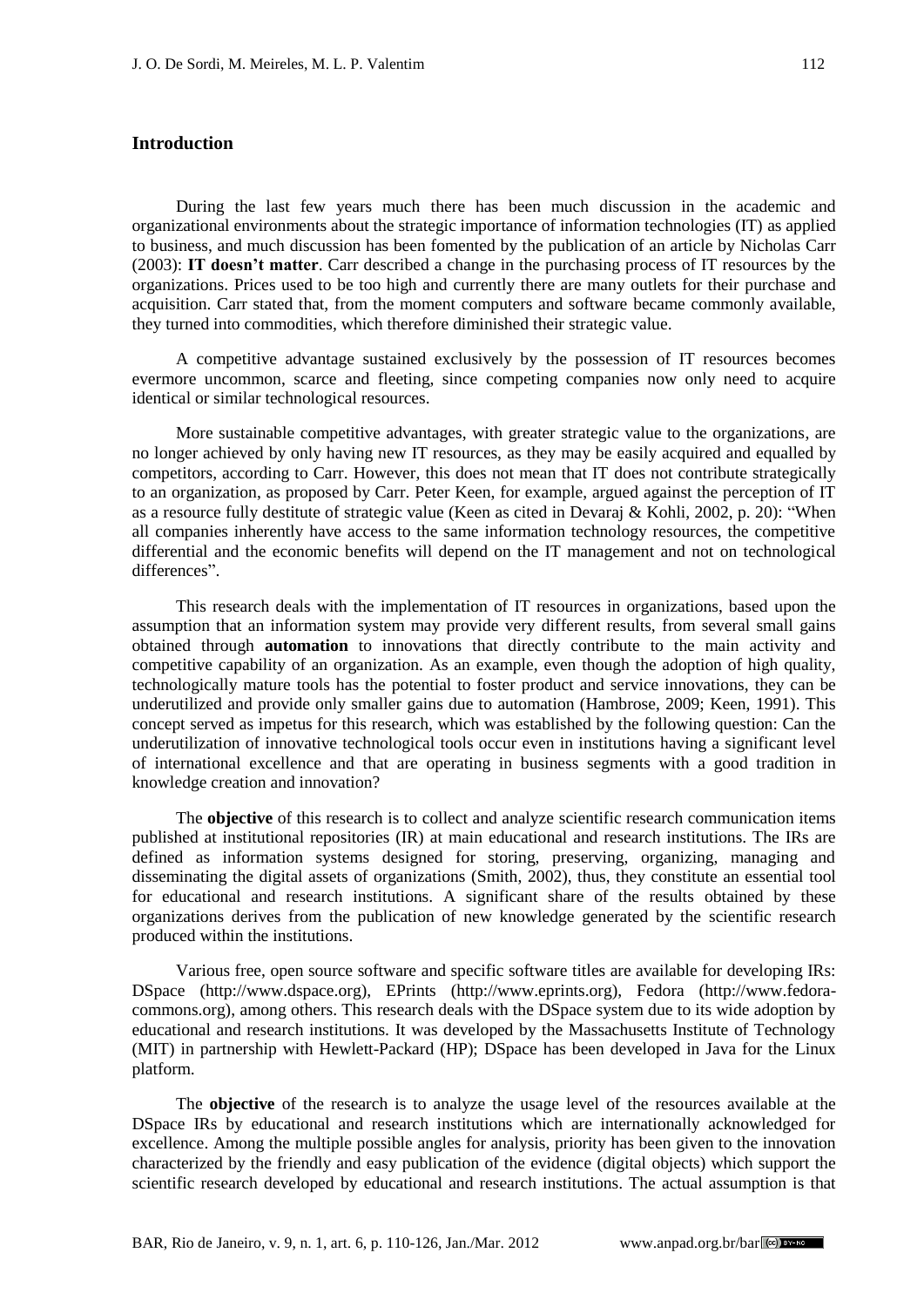any research which is published along with its evidence has a greater value by allowing readers to have a greater capacity for analyzing and perceiving its scientific value (Creswell, 2003).

Effectively relating and publishing evidence associated with the respective scientific research is one way of achieving an innovative use of IR and adding value to research institutions, since this is not something easy to implement in the physical world of libraries, and also because it creates direct gains for its main product: scientific research. Adding value takes place through the gains obtained from information quality. More specifically, evidence contributes in two qualitative dimensions of information, one related to the intrinsic nature of information and the other in a contextual manner with respect to its accuracy and completeness (Lee, Strong, Kahn, & Wang, 2002).

Traditionally with paper media or even digital media without the use of IRs, evidence, when available, is part of the main file used for communication and dissemination of the scientific research. One example is evidence published in appendices at the end of textual documents in digital media (.DOC or .PDF). This type of evidence is not the focus of this research, since it does not benefit from the relational facilities available in database managing systems used in the technological architecture of IRs.

Database managing systems allow for the implementation of a conceptual model of entityrelationship, which is outstanding, as it manages to express real world situations with ease, simplicity and meaningful semantics. According to Chen (1977), the vision of a given reality is based upon the relationships among entities, as they portray the facts that define said reality, and that each one (entity or relation) may have qualifying attributes of the reality. The abstraction concept allows the analyst to distinguish and separate the parts which are really relevant to the development of the information system from all aspects which do not have any influence on the environment to be modeled.

It is therefore noted that at the core of this research is the analysis of relationships among entities and the logical abstractions obtained from them. The two groups of entities covered by this research are: (a) the ones composed by documents which divulge and characterize the research of the institutions, such as articles and theses, and (b) the ones associated with the evidence that support such research, such as transcriptions of interviews, calculations, spreadsheets, videos, photos and other related documents. The relationships between these two groups were analyzed with reference to how they are associated and represented in the DSpace IRs of the educational and research institutions.

This research investigated the existence of relationships between the two groups of entities: communication of scientific research, such as theses and articles, and the availability of research evidence associated with them. It is worth emphasizing that research evidence in digital format, which can be stored in the IR, is becoming more and more common, due to the process of product and services digitalization available in modern society. The most typical example for this process are the photo, video and audio records, which are generated in digital format and can be stored in the IRs. In short, the possibility of the existence of evidence in digital format associated with scientific communications is increasingly improving.

#### **Research of Quality: New Technologies and Publication of Evidences**

In science, it is essential to publish research evidence in order to assess its quality. The quality of research generally involves associative and comparative studies (triangulations) in many aspects: data and evidence collected in the field (data triangulation); viewpoints about the same set of data (triangulation of theory); and research techniques and methods (methodological triangulation) (Yin, 1994).

In academic communication, particularly through articles, researchers are unable to present the entire volume of information processed during the research, as scientific communication is necessarily concise. A typical example of this limitation is the production of articles that use Case Study strategy.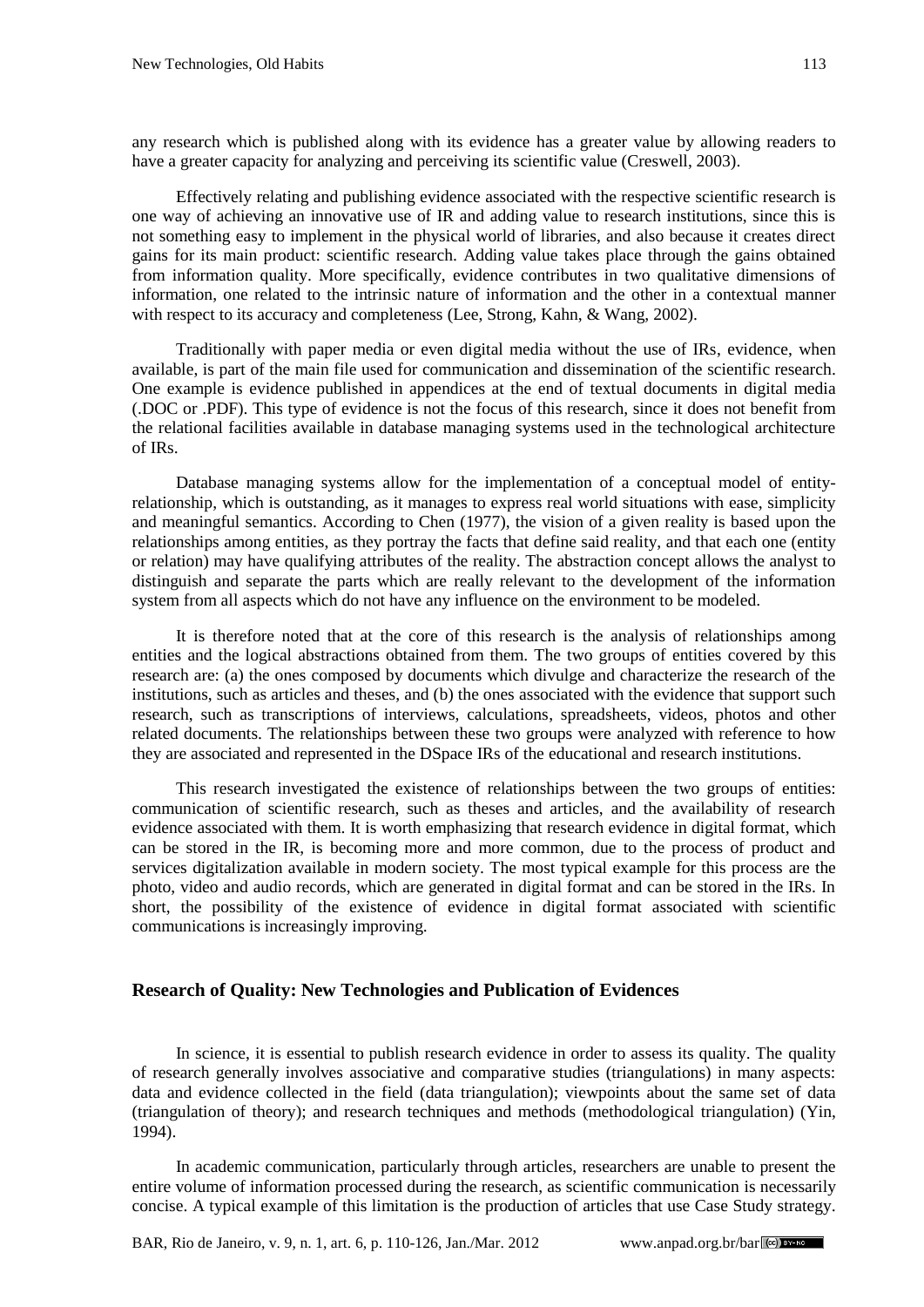Such articles require intense triangulation of data, including: transcriptions of dialogs which have taken place in interviews and/or focus groups, photos and videos of related entities, data collected through questionnaires, related tables, etc.

Multiple data sources promoting a more complete analysis are demanded due to the evolution of research methodologies, especially for qualitative research. Researchers are spending more and more effort associating different communication media (texts, sounds, photos, videos, graphics) which are transmitted and stored in different technological formats (analog, digital and physical). In order to help researchers handle the diversity and complexity imposed by data triangulation, specific software has been developed – the so-called **Computer-Assisted Qualitative Date Analysis Software** (Maclaran, & Catterall, 2002).

The good practices of scientific research dictate that not only scientific articles or scientific research reports should be published, but also all other material which is important for understanding the interpretations and analyses developed by the researcher, that is, the necessity for publication of the various sources of evidence which support the conducted analyses. This implies providing readers with access to the sources used: texts from transcriptions, videos, photos, calculation spreadsheets and other sources used in the triangulation efforts carried out by the researcher (Yin, 1994).

The concept of evidence has become highly important in different areas, such as medicine (Evidence-Based Medicine [EBM]) and information science (Evidence-Based Librarianship [EBL]). The organization of Library Science aims to improve the professional practice in the information sciences by means of evidence produced through investigation.

By giving priority to higher levels of evidence (that is, those using more quantitative methods) in determining the best available evidence for answering a particular question, EBL pursues the dual goals of encouraging research that exhibits both methodological rigor and relevance to practical situations in librarianship (Lerdal, 2006, p. 34).

The principle of this wide dissemination means allowing other researchers to review the evidence directly, without being limited to the restricted contents of reports, articles and other means of access to scientific research. This principle is associated with a group of factors that economists identify as the driving force of the human capability: a more in-depth concept of capital (labor force ability to use new equipment which is more productive than previous versions); greater work quality (better informed labor force, capable of adding value to economic results); and technological innovation – labor force ability to create, distribute, share and utilize new knowledge (Stiglitz,  $\&$ Walsh, 2002).

IR is one of the technological resources that help educational and research institutions meet new demands related to the publication of academic and scientific production. Developed with new resources of information technology, IRs provide: friendly graphical interfaces, search engines, ability to store entities in different formats (text, image, video, **software**, audio), among other facilities that help the activities of those who publish and search the collections resulting from research. Lynch (2003, p. 2) states that:

a university-based institutional repository is a set of services offered by the university to the members of the its community for the management and dissemination of digital materials created by the institution and its community members. It is most essentially an organizational commitment to the stewardship of these digital materials, including long-term preservation where appropriate, as well as organization and access or distribution.

In addition to the demand from the academic-scientific environment, the impetus for proliferation of IRs stemmed from technological breakthroughs, such as the reduction in the cost of electronic storage, the expansion of the Internet and the evolution of open communication protocols such as the **Open Archives Initiative - Protocol for Metadata Harvesting** (OAI-PMH).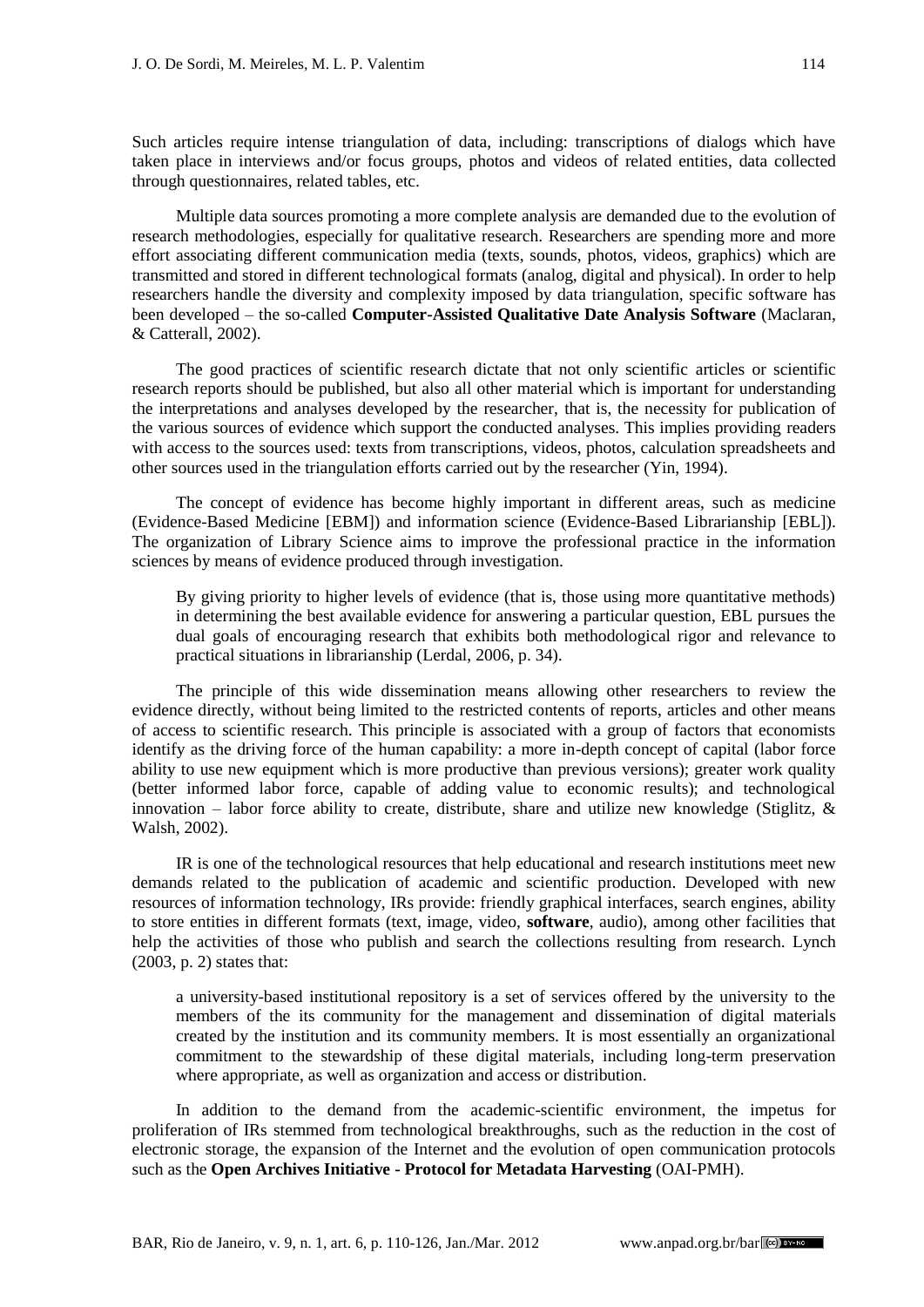Through sharing metadata, facilitated by the OAI-PMH model, authors and editors who are interested in making their publications available need not add new services to their information products. This is one of the several ways universities provide for the dissemination of the results of scientific research, by creating mechanisms to legitimate and encourage the publication of studies (Lynch, 2003).

Lomangino (2006, p. 2) points out some benefits to institutions brought by IR:

Repositories can therefore be justified based on the increased grant support that they may be able to help generate for the institution. Researchers and faculty are also expected to benefit from the increased visibility associated with repositories. Since repositories are typically defined as open access systems, the content that resides there should, in theory, receive more use from the academic community because it is free. This may translate into higher citation rates than comparable material published in subscription-only journals. Moreover, repositories remove what many academics consider the artificial space limitations of printed journals, allowing for more and different kinds of information to be published. As these constraints are lifted, researchers can expect more of their own work and that of colleagues to become available for review.

Within academic institutions, the bond between the Library (Document Management) and the IRs seems undeniable:

In the long-term, organizing and maintaining digital content—as well as supporting faculty as information contributors and end users—should remain the responsibility of the library. Libraries are best suited to provide much of the document preparation expertise … to help authors contribute their research to the institution's repository. Similarly, libraries can most effectively provide much of the expertise in terms of metadata tagging, authority controls, and the other content management requirements that increase access to, and the usability of, the data itself (Crow, 2007, p. 20).

Establishing an IR indicates that the library is changing its custody role in order to actively contribute actively to the evolution of the scientific communication model. Libraries keep their responsibility of managing and filing printed materials, but as the volume of material for open access research in digital format grows, the role and the value of the printed collections shall lessen proportionally. Because libraries are better prepared to provide the normalization for preparation of digital documents, they help the work of authors and contribute to their research in IRs (Pinfield, Gardner, & Macoll, 2002).

The **Dublin Core Metadata Initiative** (DCMI) is one of efforts organized to provide interoperability of data between creators and users. Even so, within this program, there are optional terms which aim at providing the creator and publisher of contents the ability to customize the description process. DCMI is an international standard for describing information resources, and it is considered an important part of the Internet infrastructure. It was first developed in 1994 by a group of librarians and specialists in contents, led by Stuart Weibel, researcher of the Online Computer Library Center (OCLC). It consists of a set of 15 (fifteen) elements of metadata, equivalent to a card catalog, which may be considered the least common denominator for describing information resources (Weibel, 1997).

DSpace only accepts the **Dublin Core standard** for describing the contents of the items stored in it, although there is research in progress for developing components that allow the usage of random metadata projects using the **Resource Description Framework** (RDF). DSpace makes available the 15 **Dublin Core** basic elements adopted individually or in association with 46 qualifiers, which have been developed based on the **Dublin Core Libraries Working Group Application Profile** (LAP).

The syntactic and semantic structure of the DCMI protocol is adequate for describing IR entities that relate to each other, regardless of their types and formats. When defining the adherence to the DCMI protocol, DSpace benefits from the intellectual assets associated with it, in other words,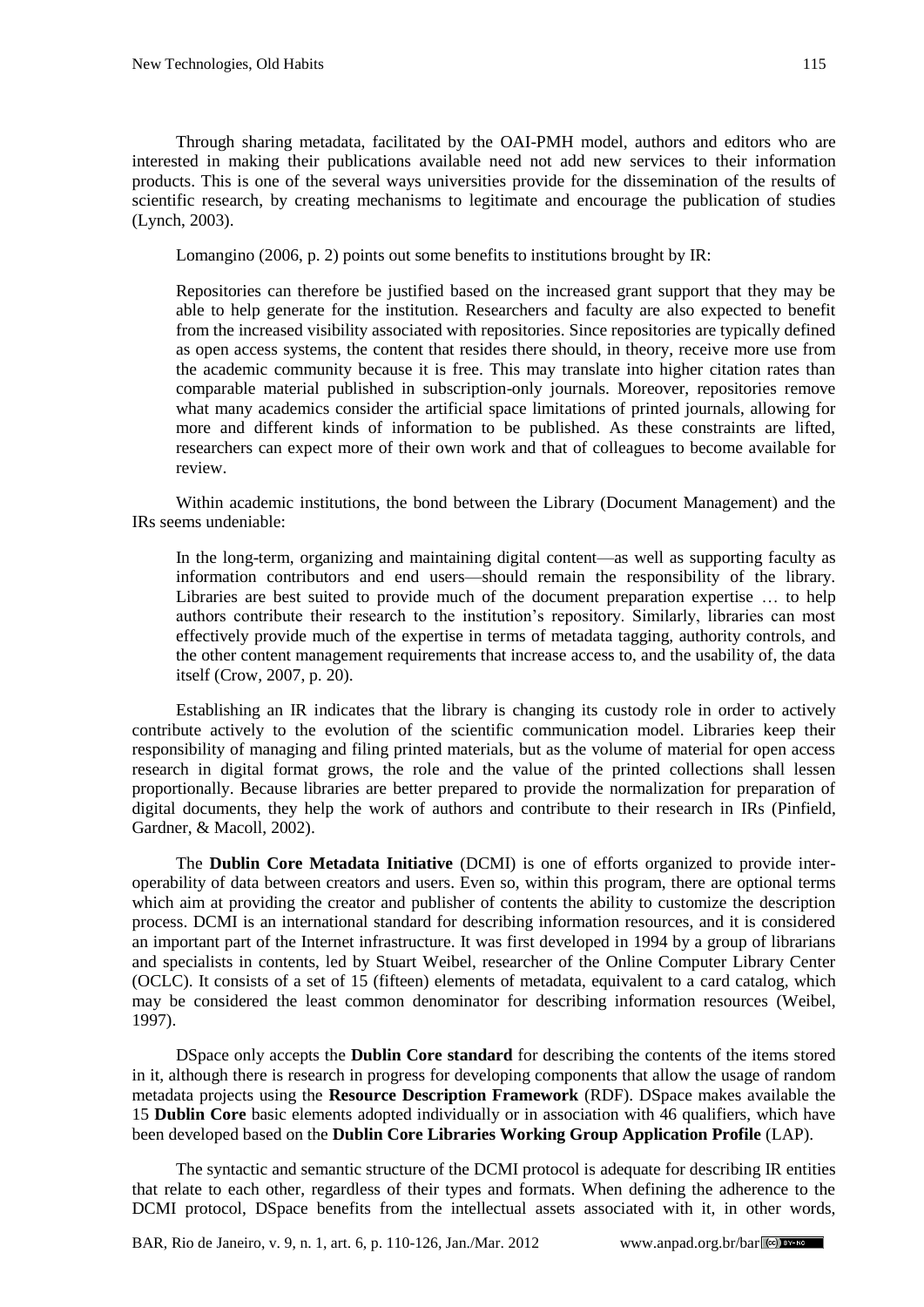facilitating the publication of, and the access to, scientific collections at institutions. In this scenario of protocol adoption, DSpace is equipped with a network tool focused on the public outside the institution. The further the IR reading public is from the information generating source, the greater the need for explicitness and transparency of the information published in the IR, that is, the greater the need for publication and association of evidence.

Effectively relating and publishing evidence associated with respective research is one way of achieving an innovative use of IR and adding value to research institutions, since this is not something easy to implement in the physical world of libraries, and also because it creates direct gains for its main product: the scientific research. Table 1 exhibits some important associations among entities relevant to IRs that may be established with the use of the terms **isPartOf** and **hasPart** of the DCMI protocol.

Table 1

| <b>Entity</b>             | <b>IsPartOf</b>                                 |
|---------------------------|-------------------------------------------------|
| Article                   | conference annals, seminar, symposium, magazine |
| book chapter              | <b>book</b>                                     |
| evidence of research      | communication of research                       |
| <b>Entity</b>             | <b>HasPart</b>                                  |
| Conference                | article, summary                                |
| book                      | book chapter                                    |
| scientific magazine       | article, review                                 |
| communication of research | research evidence                               |

#### **Examples of Relationships among Institutions Stored in the IR**

**Note**. Source: developed by the authors.

DCMI ( 2009 p. 4) defines the term **dc.format** as "the format of the file, physical media or the dimensions of the resource", whereas the term **dc.type** is described as "the nature or genre of the resource" (p. 6). The term **dc.format** can be correctly defined by the information center analyst only by conducting a superficial analysis of the entity to be registered in the IR, that is, it depends exclusively upon the analysis of external aspects of the physical or logic characteristics of the information. It is about a process which requires little involvement between the analyst and the informational entity. It is possible, for example, to define the Text/HTML format for a certain entity without having to open the file for an analysis of its contents: it suffices to identify the file extension of the object which is being registered. On the other hand, the definition of the string to be defined for the term **dc.type** requires a greater involvement by the information center analyst with the entity to be registered in the IR: the text file needs to be opened, regardless of its format being .DOC or .PDF, in order to ascertain the nature of the information, whether it is an article, a thesis, a working paper or any other type of document.

## **Method**

An exploratory research confronted the top 100 institutions considered among the best educational and research institutions that use the DSpace system (available in [http://www.dspace.org/whos-using-dspace/Repository-List.html\)](http://www.dspace.org/whos-using-dspace/Repository-List.html). Forty-three of these institutions were identified as users of the DSpace IR system, some of them having more than one DSpace IR implemented, resulting in a total of 58 DSpace IR to be researched.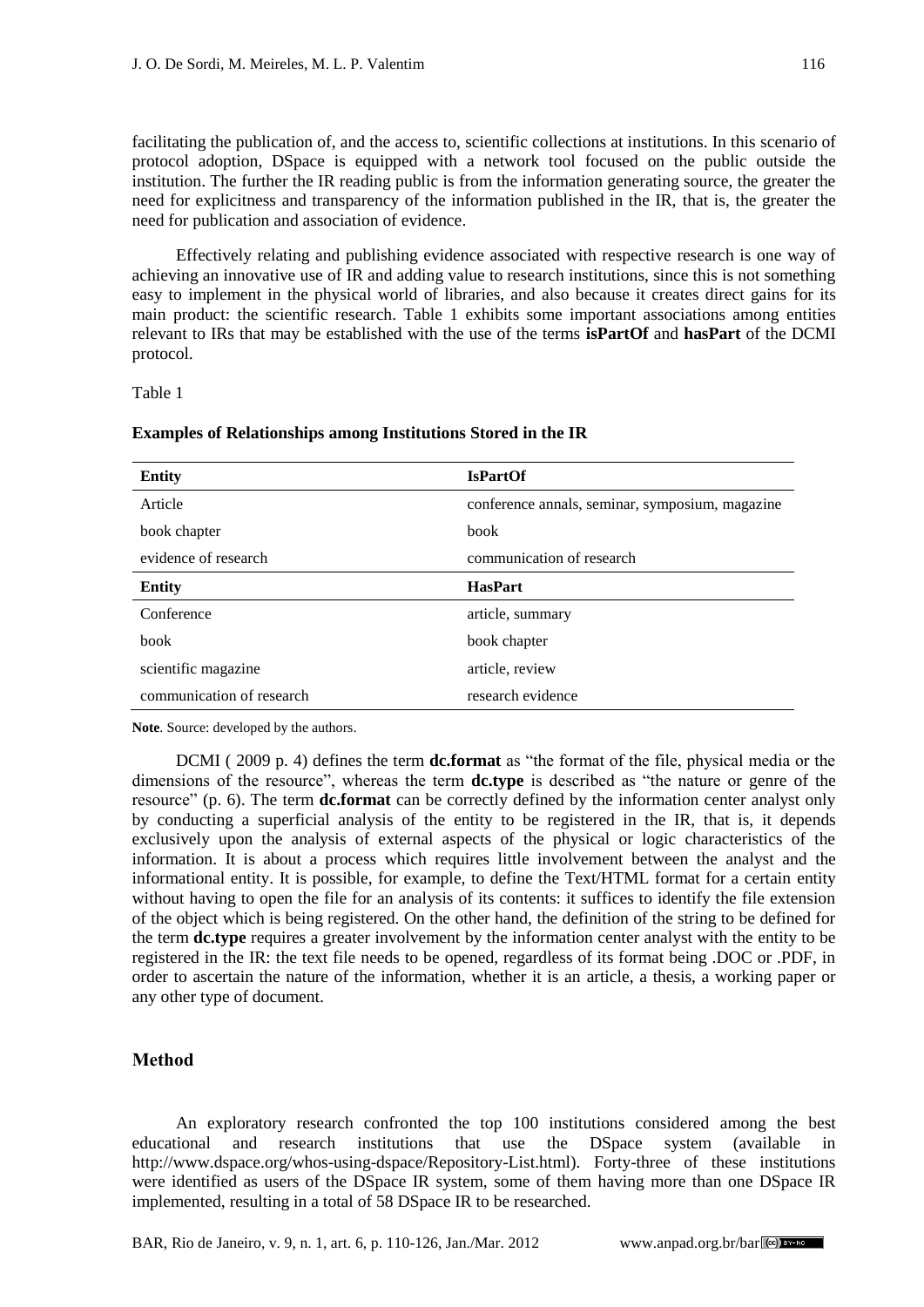The names of the host institution, the country where they are located, and the Internet address (URL) of each one of 58 DSpace IRs that constituted the sample of the research are described in Appendix. Data gathering for this research took place between July and December 2009. The following items were observed: (a) the logical structuring of scientific communication published in the IRs; (b) the metadata which describe scientific communication based on the terms of the DCMI protocol used; (c) the availability of software functions which facilitate the querying activities and the publication of evidence. The following search procedures were adopted for the analysis of the DSpace IRs:

- a) For the **basic search** option, **thesis** was entered; for the **thesis** list generated, five records were selected randomly and they were handled in the following fashion:
- . The presentation of all the descriptive attributes of the document was requested, and therefore, the **show full item record** option was selected;
- . The use of the terms **isPartOf** and **hasPart** of the protocol DCMI was analyzed for the description of the record;
- . The number of files attached to the record was checked, as well as their type (conceptual nature) and their format (electronic media).
- b) For the **basic search** option, article was entered;
- . For the generated list of **articles**, five records were selected randomly which were treated with the same procedures and analyses used for **thesis**.
- c) For the **advanced search** option, one verified the possibility of conducting a search on the documents stored in the DSpace IR according to the following criteria:
- . Format of the stored documents, the term **format** of the DCMI (**dc.format**) and
- . Type of the documents stored, the term **type** of the DCMI (**dc.type**).

From these three search procedures it was observed that 50 of 58 IRs DSpace published research results in the format of thesis, dissertation, article or working paper. The other eight IRs are from institutions that possess more than one RI, some which are quite specific in orientation. As example, New York University possesses a RI - Digital Afghanistan Library - specifically addressed to publication of digital files of books, pamphlets and manuals published in Afghanistan during the period of 1871-1930.

## **Analysis of publication of evidence for scientific research available in the DSpace IRs**

In most of the IRs researched, the records related to scientific communication of the institutions are published in text format using one of the two following technologies: (a) Microsoft Word standard files (.DOC.); or (b) portable document format for different platforms developed by Adobe Systems (.PDF). The text of scientific communication can be found in a single file or broken down into multiple files, in which case they are often all compressed into a single file by means of data compression software, such as a Zip File (.ZIP). An example of scientific communication broken down into multiple files is the theses made available by the Australian National University IR. Most of them are broken down into two files: one of them containing only pre-text elements (cover, summary, lists of figures and tables) and the other containing the body of thesis text itself. Other IRs publish each chapter of the scientific communication, such as a thesis or a research report, in an individual file; however, they are all stored and made available as a single record of the IR.

In the IRs researched, the occurrence of publications of research communication, as well as its evidence, was not found by using more than one record associated through terms of DCMI defined for this purpose, such as: **isPartOf**, **hasPart** and **relation**. The little evidence of scientific research found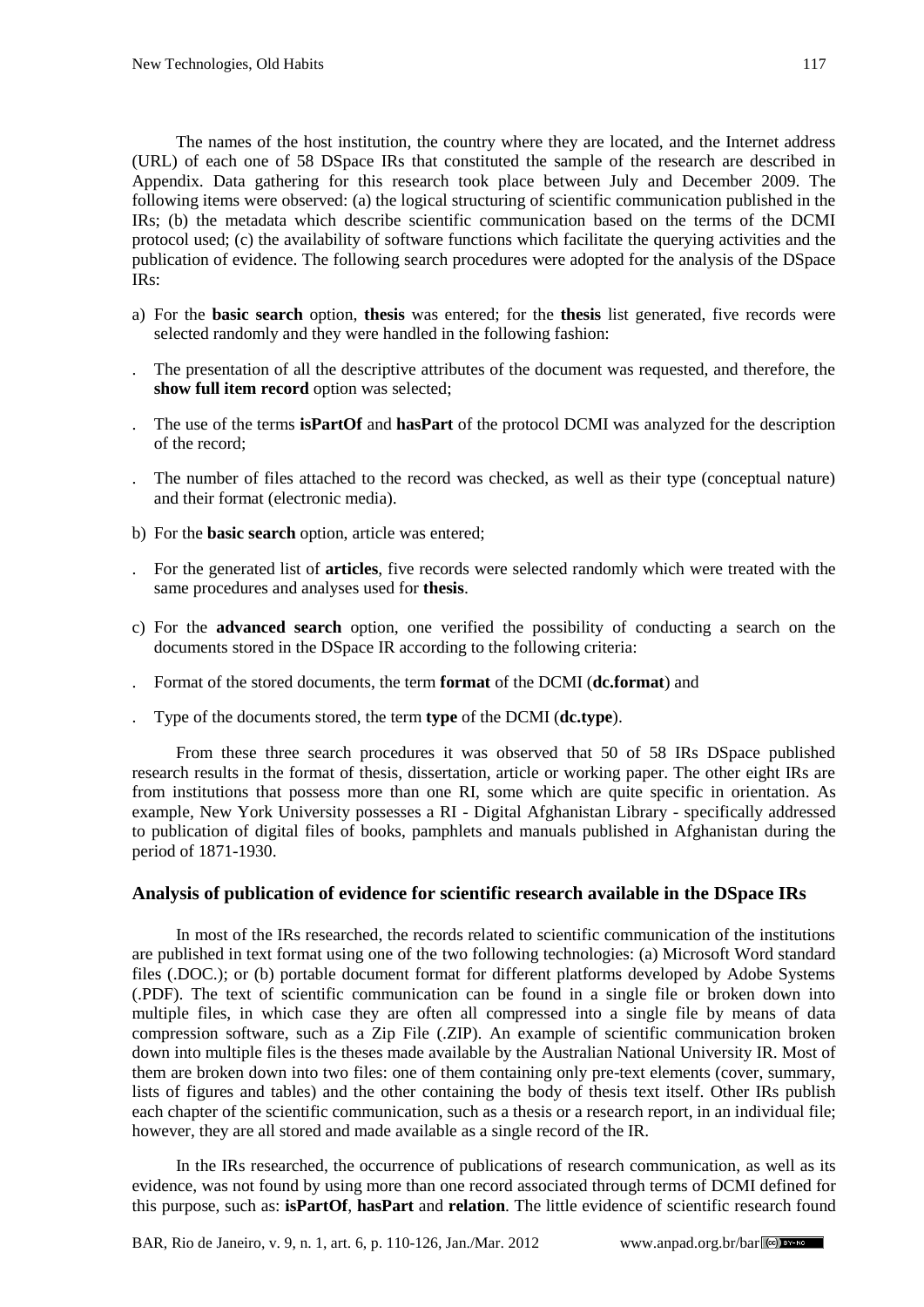in the IRs that were separated from the main body of the scientific communication were mostly contained in the same record as that of the research communication, and structured by the application of two technical procedures: (a) scientific communication files and evidence files published jointly in the same record, that is, one record of the IR containing several attached files; (b) scientific communication text files and evidence files in the same record, compressed in a single zip file (.ZIP). An example of the first procedure can be seen in the dataset record of Richardson (2009) located in the IR called DataShare of the University of Edinburgh. In this same university, however, in another IR – Edinburgh Research Archive – the master dissertation record of Buchanan (2007) includes evidence in a compressed file (.ZIP).

It should be emphasized that the publication of compressed files (.ZIP) in the IRs is not an advised practice, because it corrupts the principles of atomicity and uniqueness required by relational and normalized environments (respect to first normal form – 1FN - of the Entity-Relationship Model (Chen, 1977)). The Internet Assigned Numbers Authority is the institution in charge of the supervision of the list of strings for the description of application types (**MIME Type** or Content-type). Although this institution shows the **ZIP** string in its list, it does not recommend its use due to an intrinsic inconsistency of its essence with regards the accuracy required by communication protocols.

During the research, the use of the terms **isPartOf** and **hasPart** was observed for other purposes other than the association between evidence and research. At the Ohio State University IR, the composition of two DC terms is utilized – **relation** and **isPartOf** – to associate articles with the conferences where they were presented. For the essay of Judkins (2009) recorded in the IUScholarWorks Repository the term **dc.relation.ispartofseries** was used. Similarly, Indiana University at Bloomington used such terms to associate articles with the scientific journals that published them, as is observed in the book reviewed record of Sobecki (2009). The record of Green, Lorenzoni, Perez and Pollitt (2006) found in the IR of the University of Cambridge, associates a working paper with a collection of assets of the institution: **dc.relation.ispartofseries** was used. In the IR of The Ohio State University, the doctoral dissertation record of Ryba (2009) uses the following terms to indicate the department of the University in charge of the thesis: "**dc.relation.ispartofseries**: The Ohio State University. Department of Arts Honors Theses".

For the few situations identified which were related to publication of evidence and research communication in different records within the same DSpace IR, it was observed that the logic association between them was established through the use of inappropriate DCMI terms, that is, the failing to use the terms **isPartOf**, **hasPart** and **relation**. For example, the DCMI terms title (**dc.title**) and summary (**dc.abstract**) of a record being used in an improper way. The dataset record of Day (2008) found in the IR of the University of Cambridge exhibits the results of a calculation whose logic is described in a thesis. The association between the results and the thesis that describes the logic of the calculation occurs by means of the term **dc.description.abstract**. The most appropriate DCMI term for this declaration would be **isPartOf**, which would indicate the address or title of another IR record containing said thesis. Such an approach would associate the record of a scientific communication, in this particular case the thesis, with the research evidence and calculations performed.

Another distortion of the use of the DC protocol caused by the failure to use proper terms for the description of relationships between parts (**isPartOf, hasPart** and **relation**) was observed in the DSpace IR of the Massachusetts Institute of Technology. The software files record of Thomson (2008) describes a software title which is evidence for a thesis, and is also stored in the same DSpace IR. The association between both occurs by means of the name of the record which describes the software: "**dc.title**: Software files to support thesis of Ty Thomson" (Thomson, 2008, p. 1).

The IRs managers have shown little concern in valuing the comprehension of "the nature or genre of the resources" stored, described by **dc.type** of DCMI (2009, p. 6). In DCMI, the standardized description with the highest level of information essence associated with a record occurs by means of the term **dc.type**. Table 2 describes the IRs which allow searches of stored documents by type, and it is worth noting that only 7 of the 58 IRs researched (12%) enable searches by the term **dc.type**.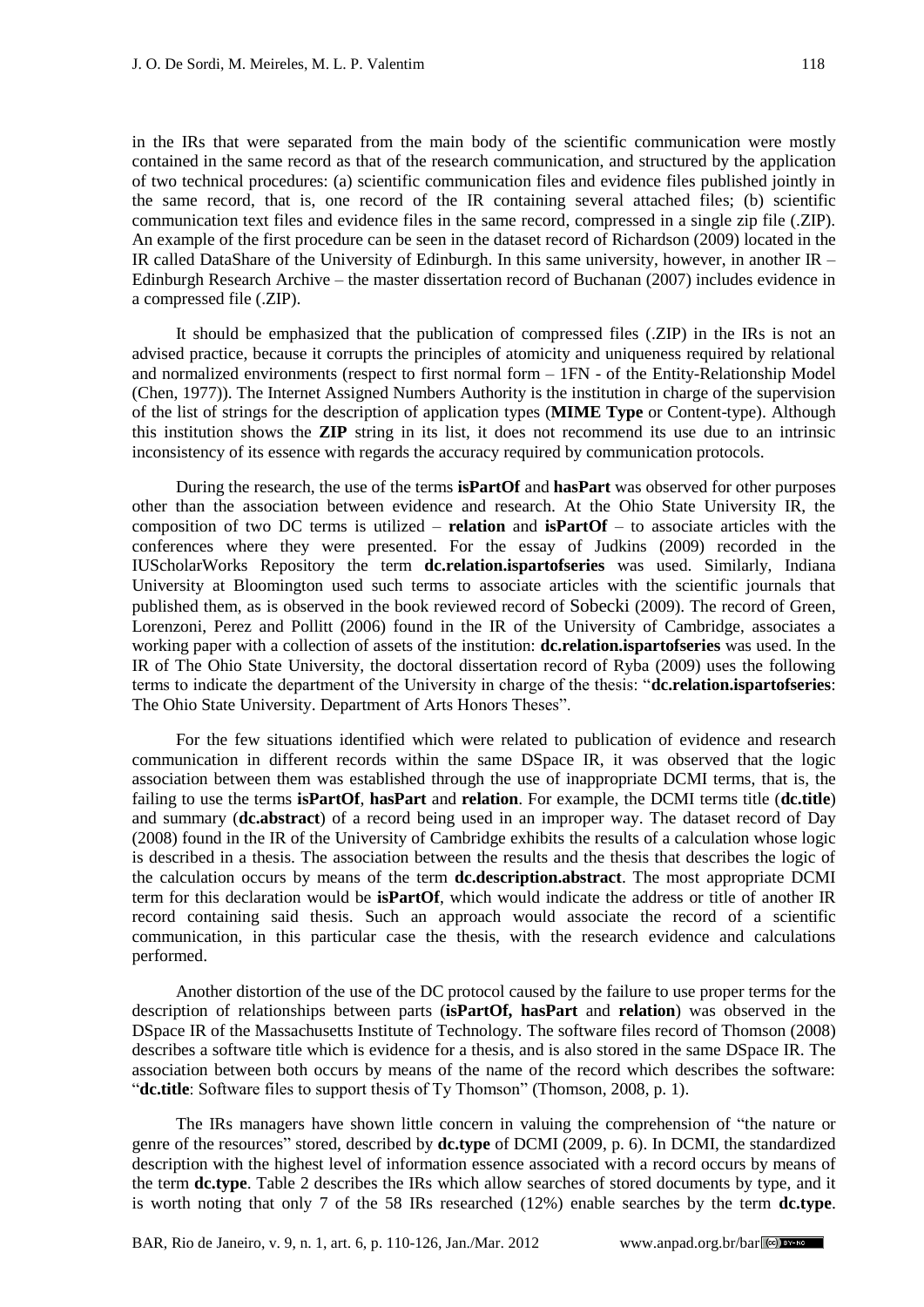Among those, two show a set of possible values with characteristic problems due to the lack of precision and formality in the management of valid words for the term **dc.type**, for instance characterized by the repetition of words according to the first letter of the word, in either lowercase or uppercase (image and Image; Video and video), or according to the word being singular or plural (Article and Articles; Report and Reports). Redundancy may also occur due to typos (Corresondence, Corresponcence, Correspondence and Correspondence).

Table 2

## **Description of the IRs which Allow Searching by the Term Type (***dc.type***) of the Stored Documents**

| <b>Rice University, RUDR</b> | URL: http://dspace.rice.edu/ |  |
|------------------------------|------------------------------|--|
|------------------------------|------------------------------|--|

There is a page for specifically searching by TYPE with **81** of possible types of documents to be searched: Albums; Application forms; Architectural drawing; ;Architectural drawings; Article; Articles; Book; Book Chapter; Brochures; Business cards; Card photographs; Christmas cards; Clippings; Conference Paper; Construction drawings; Contracts; Corresondence; Corresponcence; correspondence; Correspondence; Dedications (Documents); Documents; Drafts (documents); Drawings; Elec 599 Project Report; Estimates; Exhibition catalogs; Frontispieces (illustrations); Illumination of books and manuscripts, European; Illumination of books and manuscripts, European; image; Image; Internal Document; Invention Report; Invitations; Invoices; Journal Paper; Land surveys; Lectures; Letter; letters (correspondence); Masters Thesis; Memorandums; Minutes; MS 352 Box 1 Folder 18 Item 18; MS Thesis; News clipping; Notes; Other; Pamphlets; PhD Thesis; Photographs; Photograph; Photographs; Picture postcard; Picture postcards; poetry; Progress schedules; Postcards; Presentation; Type; Programs; Report; Reports; Resume; Sales records; Sketchbooks; Sketches; Souvenir programs; Specifications; Speech; Still Image; Summaries; Tech Report; Technical Report; Telegram; Telegrams; Text; text; Thesis; White Paper; Writings.

#### **Rice University, TIMEA** URL: http://timea.rice.edu/

The advanced search page shows **4 possible types** of documents to be searched: Images; Texts; Maps; Research Modules.

**University of Cambridge** URL: http://www.dspace.cam.ac.uk/

There is a page for a specific search by TYPE with **25 possible types** of documents to be searched: Article; Audio; Book or Book chapter; Book or Book Chapter; BW Image; Colour; Image; Dataset; Drawn image; Image; image; Journal Article - Published Version; Journal Article - Submitted Version; Learning Object; Manuscript; Map; Other; Preprint; Presentation; Software; Table; Thesis; Video; video; webpage; Working Paper.

**University of Illinois at Urbana-Champaign** URL: http://www.ideals.uiuc.edu/dspace/

The advanced search page does not show a set of types to be defined (check list); however, there is an option for choosing search by TYPE and **typing the string** of characters corresponding to the name of the desired TYPE.

| <b>University of Zurich</b> | URL: http://www.zora.unizh.ch/zora/ |
|-----------------------------|-------------------------------------|
|-----------------------------|-------------------------------------|

The advanced search page shows **8 possible types** of documents to be searched: Book Section; Conference or Workshop Item; Dissertation; Edited Scientific Work; Habilitation; Journal Article; Monograph; Newspaper Article.

The search may be refined through the selection of a sub-type: Original work (original research) or Further contribution (*e.g.* review article, editorial).

The advanced search page shows **8 possible types** of documents to be searched: Book Section; Conference or Workshop Item; Dissertation; Edited Scientific Work; Habilitation; Journal Article; Monograph; Newspaper Article.

The search may be refined through the selection of a sub-type: Original work (original research) or Further contribution (e.g. review article, editorial).

**Continues**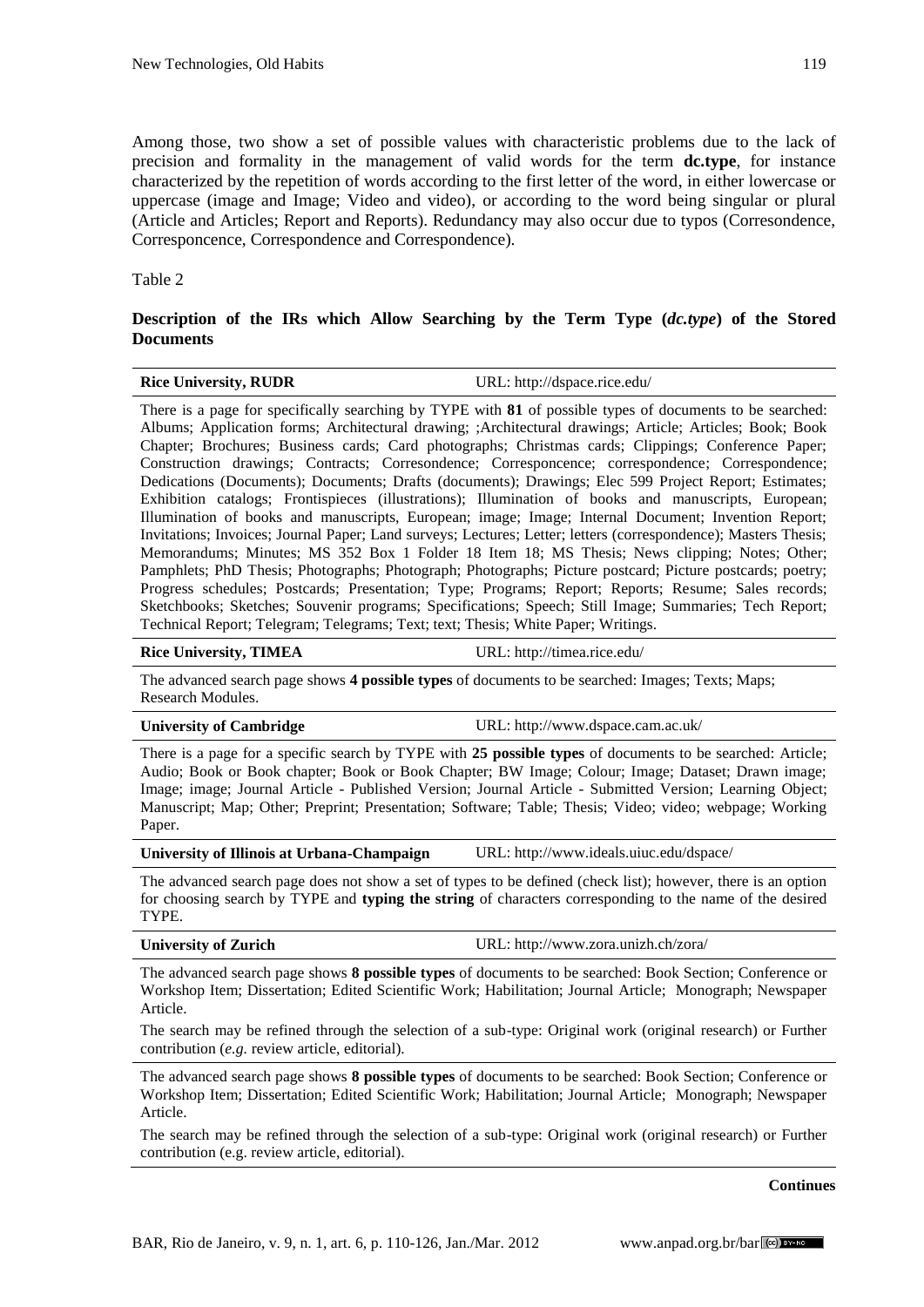#### **Table 2 (continued)**

| Universiteit Utrecht,<br><b>Igitur Archive</b>                                                                                                                                                                                  | URL: $http://igitur-$<br>archive.library.uu.nl/search/search.php?m=simple&language=en&p=1 |  |
|---------------------------------------------------------------------------------------------------------------------------------------------------------------------------------------------------------------------------------|-------------------------------------------------------------------------------------------|--|
| The advanced search page shows 8 possible types of documents to be searched: Article; Book; Book review;<br>Dissertation; Lecture; Map; Preprint; Report.                                                                       |                                                                                           |  |
| URL: https://kb.osu.edu/dspace/index.jsp<br>The Ohio State University                                                                                                                                                           |                                                                                           |  |
| The advanced search page does not show a set of types to be defined (check list); however, there is an option for<br>choosing search by TYPE and typing the string of characters corresponding to the name of the desired TYPE. |                                                                                           |  |

#### **Note**. Source: developed by the authors

The lack of precision in the use of the term **dc.type** by DSpace IR, as well as its scarce use as a search element of the collection, characterizes the continuity of the cultural tradition deriving from traditional libraries: not organizing and not searching by types of documents of the collection, instead taking into consideration the traditional ways and the strong predominance of contents such as books and magazines in traditional physical collections.

When analyzing the adoption of the format of the stored document, the term **dc.format** of DCMI as a search criteria in the DSpace IR collection was rarely observed, although to a somewhat greater extent than the term **dc.type**: Twelve out of the 58 IRs (21%) allow searches according to the format of the media used, according to Table 3.

#### Table 3

### **Description of the IRs which Allow Searches by the Term Format (***dc.format***) of the Stored Documents**

| TECHNIQUE USED: On advanced search options, those allowing selection of <mime type=""> and typing the<br/>string of the term to be searched</mime> |                                              |
|----------------------------------------------------------------------------------------------------------------------------------------------------|----------------------------------------------|
| <b>Indiana University Bloomington</b>                                                                                                              | https://scholarworks.iu.edu/dspace/          |
| <b>Johns Hopkins University</b>                                                                                                                    | https://jhir.library.jhu.edu/                |
| <b>Massachusetts Institute of Technology</b>                                                                                                       | http://dspace.mit.edu/                       |
| Texas A&M University, Geological Atlas of the<br><b>United States</b>                                                                              | http://txspace.tamu.edu/handle/1969.1/2490   |
| <b>Texas A&amp;M University, Institutional Repository</b>                                                                                          | http://txspace.tamu.edu/                     |
| University of Edinburgh, DataShare                                                                                                                 | http://datashare.edina.ac.uk/dspace/         |
| University of Helsinki, Viikki campus                                                                                                              | http://www.tiedekirjasto.helsinki.fi/dspace/ |
| <b>University of Toronto Library, ResearchSpace</b>                                                                                                | https://researchspace.library.utoronto.ca/   |
| <b>University of Washington, ResearchWorks</b>                                                                                                     | https://digital.lib.washington.edu/dspace/   |

TECHNIQUE USED: On advanced search options, those allowing selection of <MIME Type> and typing the string of the term to be searched

| University of Wisconsin      | http://minds.wisconsin.edu/            |
|------------------------------|----------------------------------------|
| <b>Vanderbilt University</b> | http://discoverarchive.vanderbilt.edu/ |

TECHNIQUE USED: A search via <MIME Type> is not allowed, however it shows a list with the following document format options to be searched: Adobe Acrobat PDF (.pdf); Adobe Postscript (.ps); Microsoft Word (.doc); Microsoft Excel (.xls); Microsoft PowerPoint (.ppt); Rich Text Format (.rtf).

| University of Helsinki, Meilahti Campus |  |  |
|-----------------------------------------|--|--|
|                                         |  |  |

**University of Helsinki, Meilahti Campus** http://tds.terkko.helsinki.fi/

**Note**. Source: developed by the authors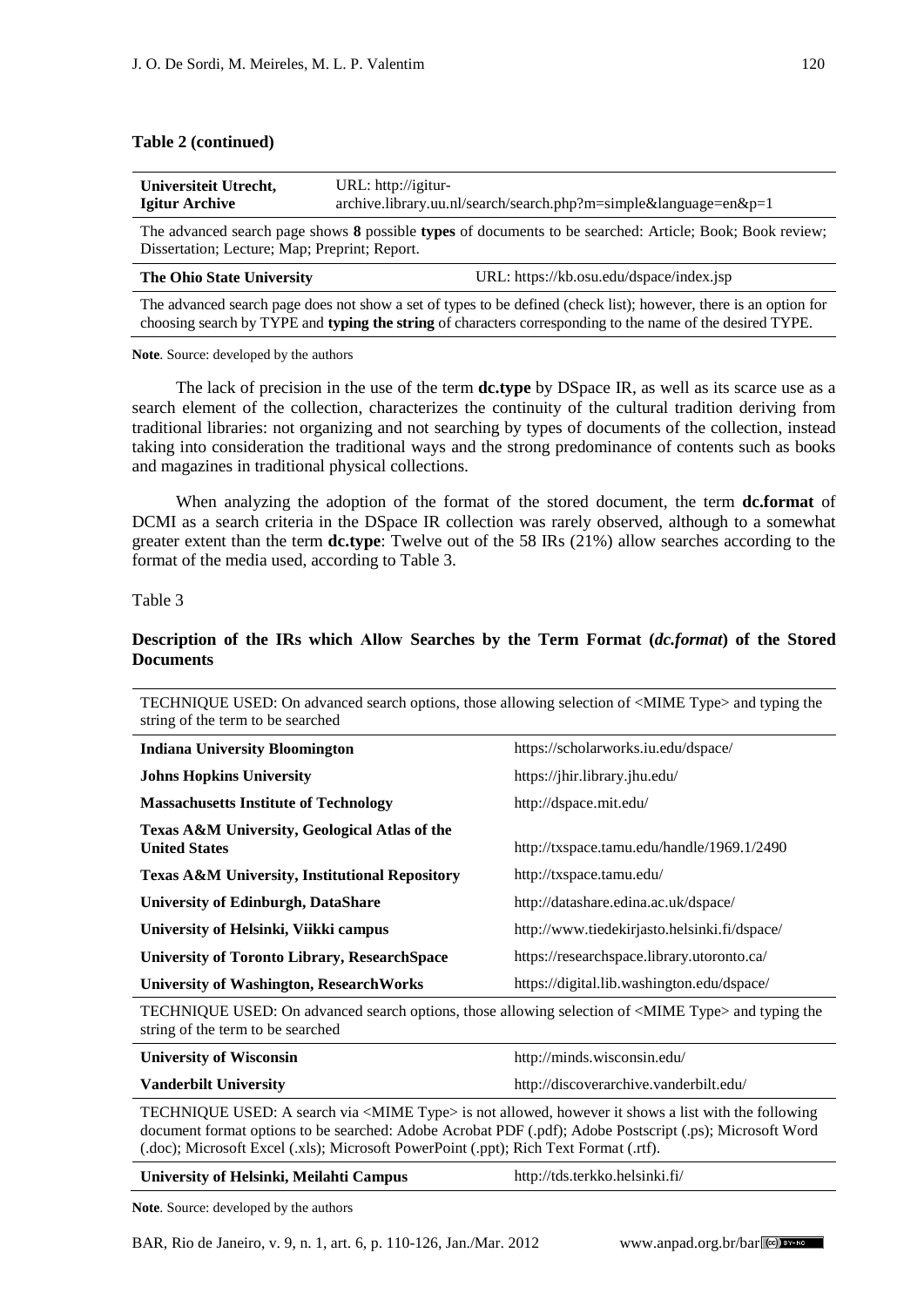In the organizational environment, (libraries and information centers included) when analyzing the context of the informational environment, a greater domain and perception of the aspects and characteristics related to materiality and to physical or logic composition of the information and the documents as related to digital documents were observed. The understanding of the materiality of the information, whether in physical or virtual format, predominates over its own essence, while it represents a communication and semantic value, according to Davenport's (1997, p. 146) comment about information users in the context of the organizations: "Ask them what information they use and need, and they'll be speechless. However, they know the documents they use, enjoy and value".

#### **Conclusions**

Based on the information assessed from the 58 DSpace IRs researched, it can be stated that there are important and intrinsic potentialities for the storage technology of relational contents, which have been little explored by the 43 institutions that manage these environments. Few declared that relationships have been identified among the internal records of a given IR that used more adequate DC terms, such as: **isPartOf**, **hasPart** and **relation**. For the association between scientific research communication and its evidence, in lieu of these terms, other, less adequate terms for DC were used, such as: **dc.title** and **dc.abstract**.

Most of the research evidence found in the DSpace IRs analyzed is still maintained in the old traditional library format and its physical collection in paper format: they are all inserted in the same scientific research document. The only difference is that it is in a digital media format such as .DOC. or .PDF instead of paper media. Due to this, only minor gains from the introduction of new technologies (**automation**) are obtained, such as faster access to, and faster search of, the collection. For the cases of individual records storing the communication of research and its evidence with an improper use of the DC protocol terms, it is unfeasible to take advantage of the facilities of abstraction and logic association among institutions, which are available in relational technologies. An example of functional limitations due to the inadequate use of the technological infrastructure available in the DSpace IR is the impossibility of using it as search criteria, or simply to inform the users who do scientific research in these databases, about the quantity and the types of evidence associated with theses, articles and other forms of scientific communication available.

The DSpace IRs analyzed showed little availability of research resources by type of document stored – it was found in only 7 out of the 58 IRs researched (12%). This is an indicator of little positive action for publication of evidence, which is normally available in different types of documents other than articles, theses or research reports, but instead consisting of: photos, software, videos, texts, maps, among other (**strings**) considered document types (**dc.type**). For those documents which are not characterized as scientific communication, their existence in terms of media (**dc.format**) is also different from the usual text format used in articles, theses, research reports and other types of scientific communication. A video-type document may be implemented in different formats, such as mp4, vnd, 3gpp or mpv. Twelve out of the investigated 58 DSpace IR (21%) allow searches of their records to be made according to the media format (**dc.format**). This result shows little interest by the institutions towards the diversity of technological formats of their contents, which is an intrinsic aspect of the environments which do not prioritize the publication of evidence deriving from scientific research.

With respect to the scientific information quality published by the educational and research institutions, more specifically about the validity of the information published, it can be stated that the introduction of the DSpace IR technology has a potential to add value to institutions, for example, through an easy and practical method of displaying evidence associated with scientific communication. From this viewpoint, it can also be stated that there is a potential for a greater valorization and strategic use of the 58 analyzed DSpace IRs.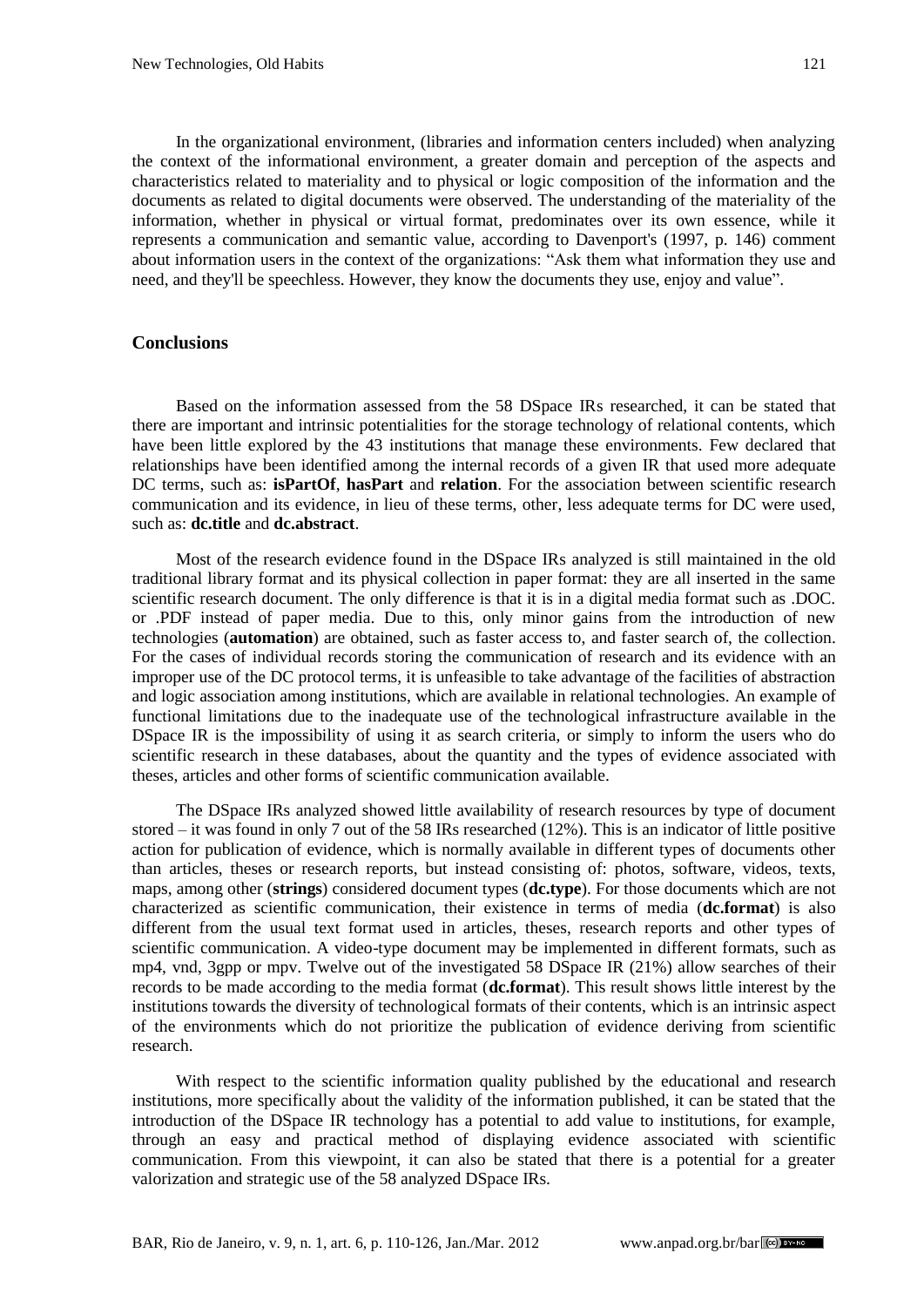The current stage of the environments analyzed is that of technological introduction, considering the short usage time of the DSpace IR technology itself: which became available for use in September 2002 (Swartz, 2003). The history of the introduction of new information technology resources in organizational environments indicates that it will be necessary to invest more time and effort in order to obtain a greater added value for the educational and research institutions, as far as DSpace IR environments are concerned. This may involve a change in the behavior of librarians and researchers at institutions, so that there can be an evolution from the current stage of the traditional physical model of the library to a virtual environment endowing better performance. The prevailing practice nowadays is the publication of the same existing structure of scientific communication found in traditional libraries, (*i.e.* long texts in a single document) although no longer in paper format, but in digital format. In short, there has been little gain from the automation related to the introduction of new information technologies, which could provide greater availability of the information and greater speed for retrieving and searching such information.

The organizational environments involved in the conducted analyses were very promising in terms of fostering the adoption of the new technology, by creating results which were meaningful to organizations. In other words, they should go beyond the traditional gains obtained through automation. The introduced technology – DSpace – was developed by two institutions which complement one another very well in terms of a demand needing to be met: The Massachusetts Institute of Technology (MIT), with strong knowledge and tradition in scientific publication and in development of technologies related to information, and Hewlett-Packard (HP), with a solid tradition in the development of solutions based on information technology resources and in converting and applying innovations to organizational contexts. In addition to the credibility and tradition of the institutions which have developed the technology analyzed, it is worth mentioning the similarity in terms of research excellence, innovation, tradition and international credibility of the 43 institutions which use the DSpace IR solution and which constituted the sample population of this research.

Despite the fact that the environments involved in this research are favorable to innovative adoption of new technologies, this has not actually occurred. This helped provide an answer to the main objective of this research: **making good technological tools available is not enough in itself to promote innovation and provide strategic gains to organizations, even when such resources are made available in highly favorable environments having a tradition in innovation and in the creation and adoption of new technologies**. The scope of this research did not cover the discussion and consideration of the causes for such a conclusion. Rather, it analyzed the explicitness and evidence of the phenomenon.

In this research, the analysis of the potential aspects of the DSpace IR associated with the evidence as connected to scientific communication was given priority, since it constituted a significant resource for adding value to organizations that were using this technology: the educational and research institutions. A great deal of the perception of quality and success of these institutions is linked to the perception of their research quality, expressed in the form of scientific communication, which strongly depends upon readers' analyses of the degree of accuracy, honesty, and validity of the information published. This, in turn, is directly associated with the availability and transparency of evidence substantiating the research which has been carried out.

As a follow-up to the current research, an investigation could be enacted jointly with the research institutions that intensively use DSpace technology for the implementation of their IRs, as to the causes for not associating and not publishing research evidence. With this as a goal, different research fronts can be created, considering that there are many dimensions begging to be investigated, such as cultural, behavioral, technological, and ethical dimensions, among others.

#### **Received 4 May 2010; received in revised form 16 September 2010.**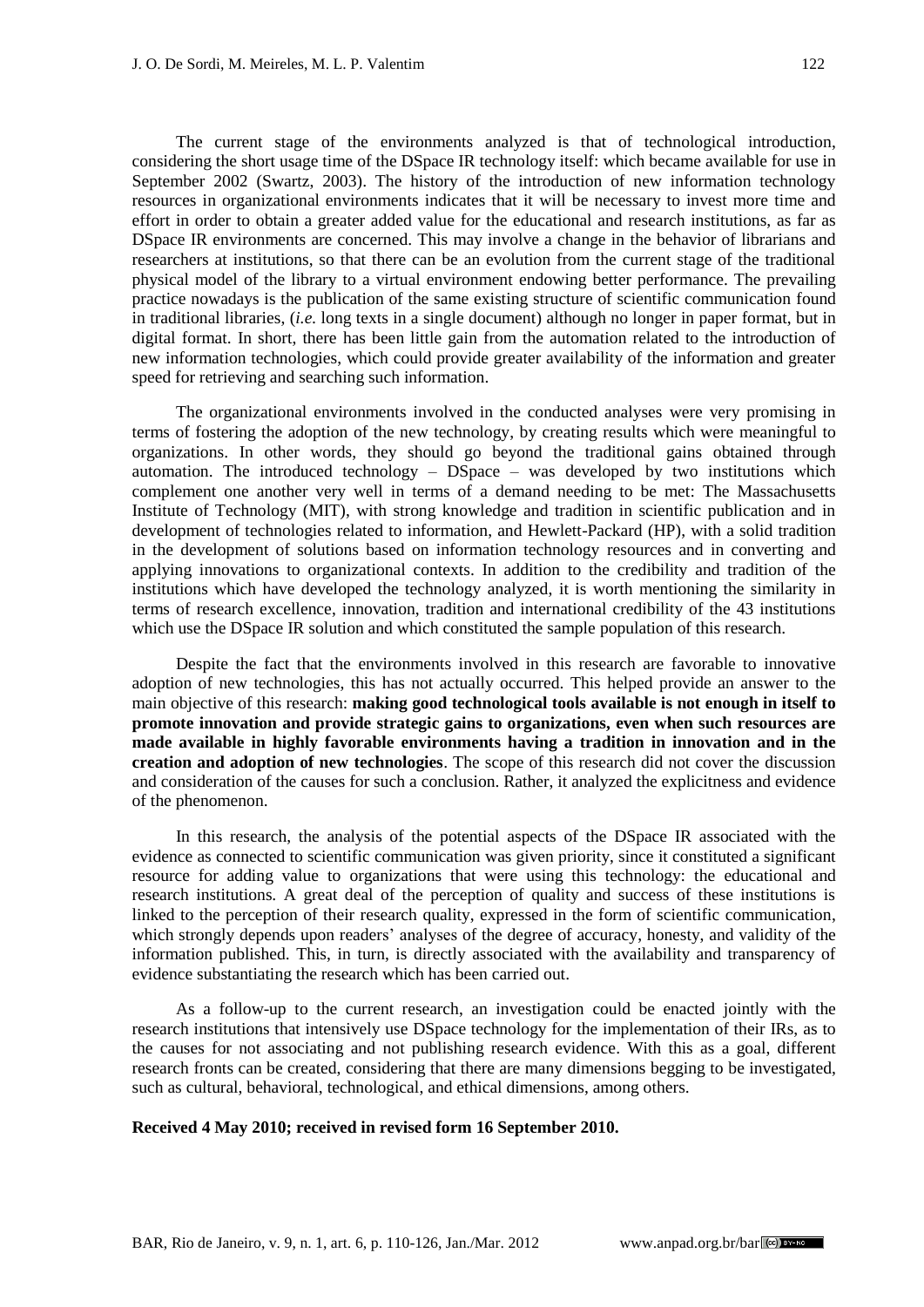## **References**

- Buchanan, C. (2007). *Techniques for solving nonlinear programming problems with emphasis on interior point methods and optimal control problems* (Doctoral dissertation). Department of Mathematics and Statistics, University of Edinburgh, Edinburgh, Scotland. Retrieved September 17, 2009, from http://hdl.handle.net/1842/2387
- Carr, N. G. (2003). IT doesn't matter. *Harvard Business Review, 81*(5), 41-49.
- Chen, P. P. (1977). *Data base management: the entity-relationship approach to logical database design*. Wellesley, MA: Q.E.D. Information Sciences, Inc.
- Creswell, J. W. (2003). *Research design: qualitative, quantitative, and mixed methods approaches*. Thousand Oaks, CA: Sage Publications, Inc.
- Crow, R. (2007). *The case for institutional repositories: a SPARC position paper*. Washington: The Scholarly Publishing and Academic Resources Coalition. Retrieved August 22, 2009, from <http://www.arl.org/sparc/repositories/readings.html>
- Davenport, T. H. (1997). *Information ecology: mastering the information and knowledge environment.*  New York: Oxford University Press, Inc.
- Day, N. E. (2008). Results files for organic solid-state PM6 calculations from Nick Day's PhD thesis. [Data file]. *Department of Chemistry. University of Cambridge*, Cambridge, England. Retrieved September 15, 2009, from http://www.dspace.cam.ac.uk/handle/1810/197582
- Dublin Core Metadata Initiative. (2009). *Dublin Core Metadata Element Set, Version 1.1*. Retrieved September 21, 2009, from<http://dublincore.org/documents/dces/>
- Devaraj, S., & Kohli, R. (2002). *The it payoff*: *measuring the business value of information technology investments*. New Jersey: Prentice Hall.
- Green, R. J., Lorenzoni, A., Perez, Y., & Pollitt, M. G. (2006). Benchmarking electricity liberalisation in Europe [Working paper]. *Faculty of Economics, University of Cambridge*, UK. Retrieved September 19, 2009, from http://www.dspace.cam.ac.uk/handle/1810/131686
- Hambrose, H. (2009). *Wrench in the system: what's sabotaging your business software and how you can release the power to innovate*. New York: Wiley.
- Judkins, R. (2009). Who will break the deer? Lord and huntsman in medieval english hunting ritual. *Proceedings of the Hayes Graduate Research Forum*, Columbus, OH, USA, 23. Retrieved September 16, 2009, from http://hdl.handle.net/1811/37026
- Keen, P. (1991). *Every manager's guide to information technology*. Boston: Harvard Business School Press.
- Lee, Y. W., Strong, D. M., Kahn, B. K., & Wang, R.Y. (2002). AIMQ: a methodology for information quality assessment. *Information & Management, 40*(2), 133-146. [doi: 10.1016/S0378-](http://dx.doi.org/10.1016/S0378-7206(02)00043-5) [7206\(02\)00043-5](http://dx.doi.org/10.1016/S0378-7206(02)00043-5)
- Lerdal, S. N. (2006). Evidence-based librarianship: opportunity for law librarians? *Law Library Journal, 98*(1), 33-60.
- Lomangino, K. (2006). *Institutional repositories: their emergence and impact on scholarly publishing*. Pennsylvania: The Sheridan Press.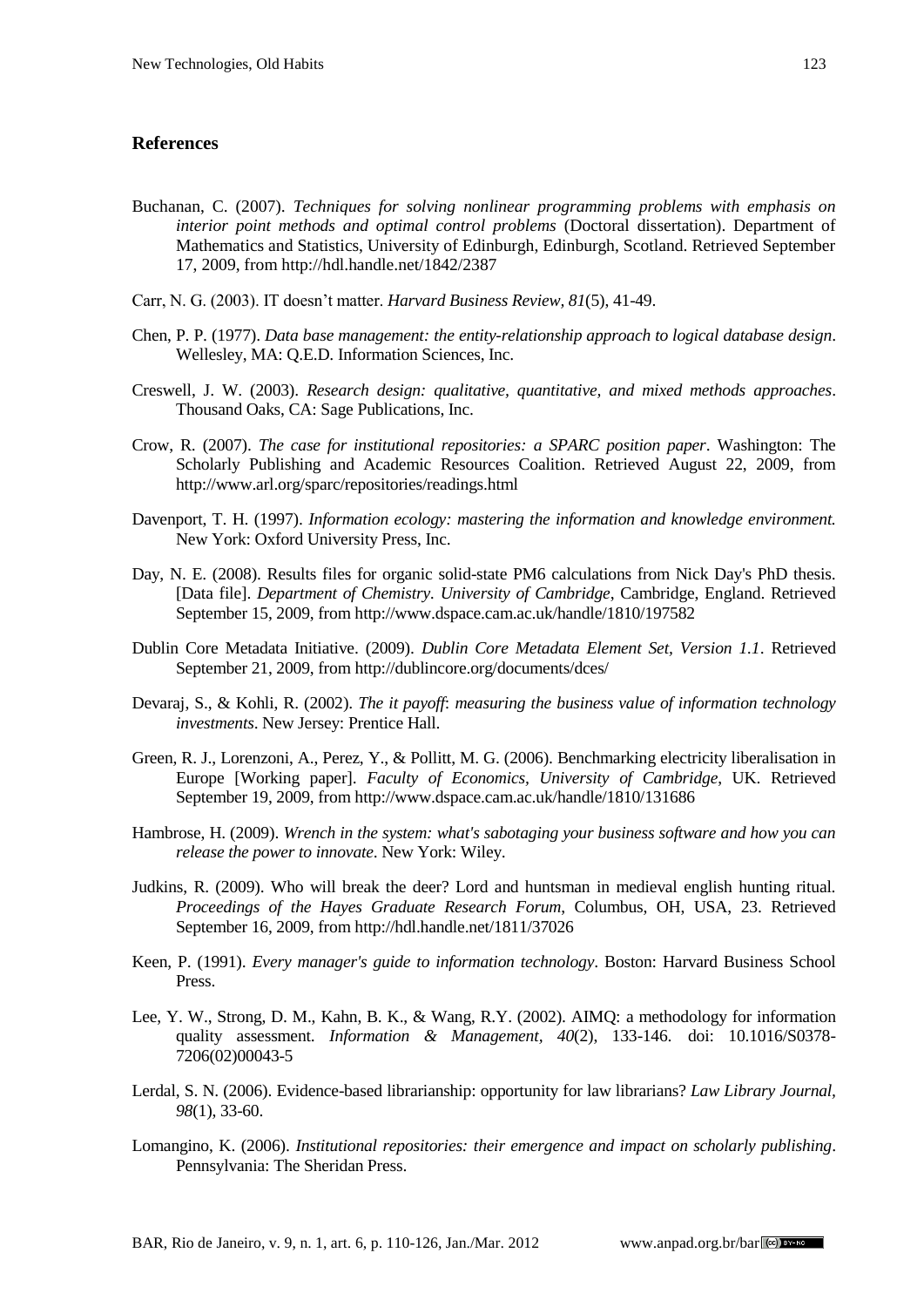- Lynch, C. A. (2003). Institutional repositories: essential infrastructure for scholarship in the digital age. *Association of Research Libraries*, (226), 1-7. Retrieved from http://www.arl.org/resources/pubs/br/br226/br226ir.shtml
- Maclaran, P., & Catterall, M. (2002). Analysing qualitative data: computer software and the market research practitioner. *Qualitative Market Research: An International Journal, 5*(1), 28-39. doi: [10.1108/13522750210414490](http://dx.doi.org/10.1108/13522750210414490)
- Pinfield, S., Gardner, M., & Macoll, J. (2002). Setting up an institutional e-print archive. *Ariadne, 31*. Retrieved from http://www.ariadne.ac.uk/issue31/eprint-archives/intro.html
- Richardson, E. A. (2009). *Carstairs deprivation scores by CATT2, 1981, 1991, 2001* [Data file]. Retrieved September 15, 2009, from<http://hdl.handle.net/10283/19>
- Ryba, C. R. (2009). *Scandinavian functionalist ceramics & the landscape* (Doctoral dissertation). Department of Art Honors, The Ohio State University, Columbus, OH, USA. Retrieved September 10, 2009, from http://hdl.handle.net/1811/37006
- Smith, M. (2002). DSpace: An open source institutional repository for digital material. *D-Lib Magazine, 8*(10). Retrieved from http://www.dlib.org/dlib/october02/10inbrief.html
- Sobecki, S. (2009, November 24). Ward, world of the medieval shipmaster reviewed by Sobecki. *The Medieval Review*. Retrieved December 17, 2009, from http://hdl.handle.net/2022/6608
- Stiglitz, J., & Walsh, C. (2002). *Principals of macroeconomics* (3rd ed.). New York: Norton.
- Swartz, N. (2003). MIT's super archive. *Information Management Journal, 37*(2), 18.
- Thomson, T. (2008). *Software files to support thesis of Ty Thomson*. [Software]. Cambridge, MA: Author. Retrieved September 18, 2009, from http://hdl.handle.net/1721.1/41841
- Weibel, S. (1997). The dublin core: a simple content description model for electronic resources. *Bulletin of the American Society for Information Science, 24*(1), 9-11. doi: 10.1002/bult.70
- Yin, R. K. (1994). *Case study research: design and methods* (2nd ed.). Thousand Oaks, CA: Sage Publications, Inc.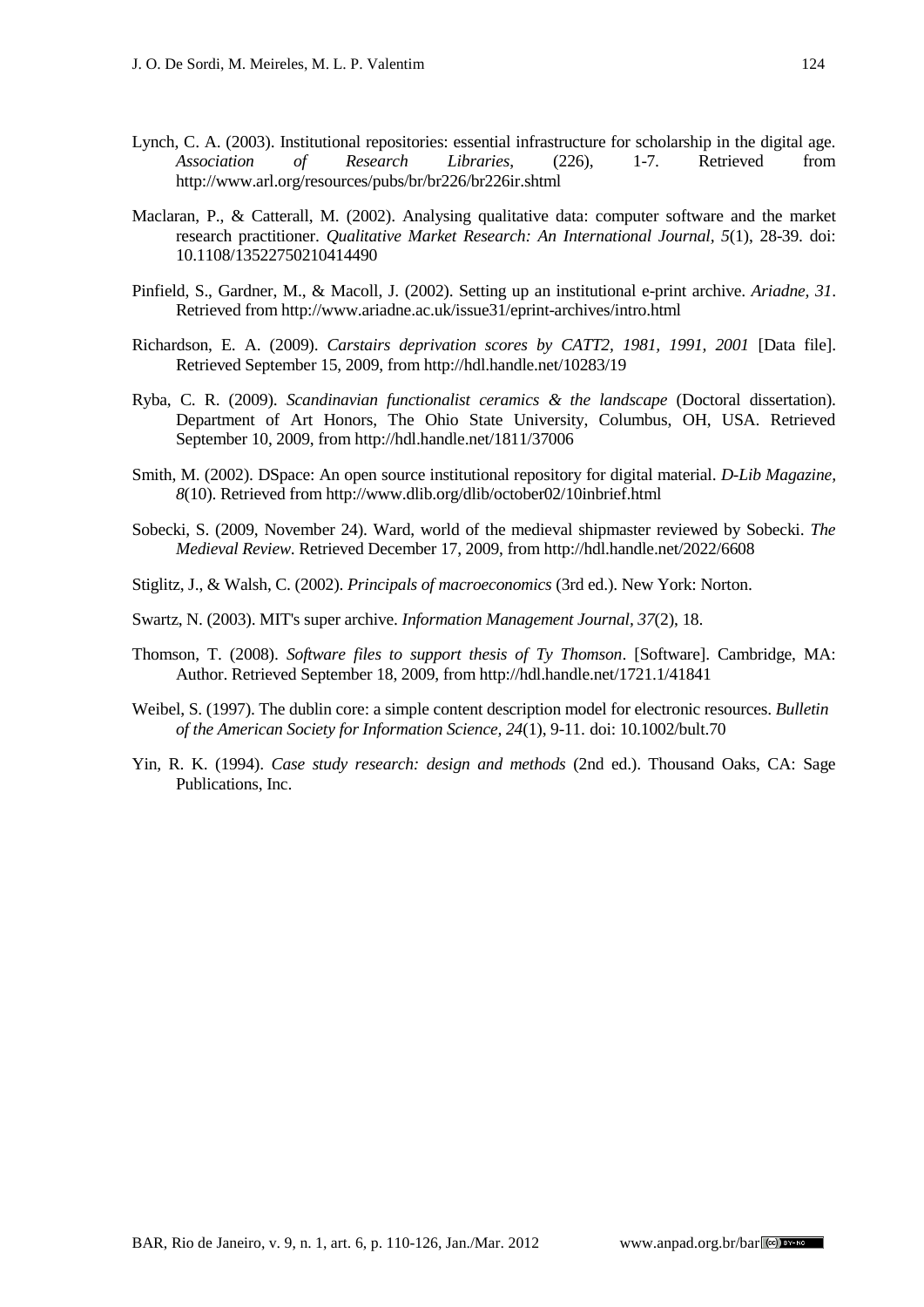## **APPENDIX**

## Table 1

## **Institutional Repositories (IRs) that Composed the Research Sample**

| Learning institution in charge of DSpace IR | Country     | Internet address (URL)                                                               |
|---------------------------------------------|-------------|--------------------------------------------------------------------------------------|
| Australian National University              | Australia   | 1. http://dspace.anu.edu.au/                                                         |
| California Institute of Technology/NASA     | <b>USA</b>  |                                                                                      |
| Jet Propulsion Laboratory                   |             | 2. http://trs-new.jpl.nasa.gov/dspace/                                               |
| Columbia University                         | Canada      | 3. http://academiccommons.columbia.edu/                                              |
| Cornell University                          | <b>USA</b>  | 4. http://dspace.library.cornell.edu/                                                |
| Duke University                             | <b>USA</b>  |                                                                                      |
| DukeSpace                                   |             | 5. http://dukespace.lib.duke.edu/                                                    |
| Medical Center Library and Archives         |             | 6. http://dspace.mclibrary.duke.edu/                                                 |
| The Duke Student Portfolio                  |             | 7. https://portfolio.oit.duke.edu/index.jsp                                          |
| Harvard University                          | <b>USA</b>  | 8. http://repository.countway.harvard.edu                                            |
| Imperial College London                     | UK          | 9. http://spiral.imperial.ac.uk/                                                     |
| Indiana University Bloomington              | <b>USA</b>  | 10. https://scholarworks.iu.edu/dspace/                                              |
| Johns Hopkins University                    | <b>USA</b>  | 11. https://jhir.library.jhu.edu/                                                    |
| Kyoto University                            | Japan       | 12. http://repository.kulib.kyoto-u.ac.jp/dspace/                                    |
| Massachusetts Institute of Technology       | <b>USA</b>  | 13. http://dspace.mit.edu/                                                           |
| New York University                         | <b>USA</b>  |                                                                                      |
| Afghanistan Digital Library                 |             | 13. http://afghanistandl.nyu.edu/                                                    |
| Archive@NYU                                 |             | 14. http://dspace.nyu.edu/                                                           |
| Modiya Project                              |             | 15. http://modiya.nyu.edu/                                                           |
| North-West University                       | <b>USA</b>  | 16. http://dspace.nwu.ac.za/                                                         |
| Rice University                             | <b>USA</b>  |                                                                                      |
| <b>RUDR</b>                                 |             | 17. http://dspace.rice.edu/                                                          |
| TIMEA                                       |             | 18. http://timea.rice.edu/                                                           |
| Texas A&M University                        | <b>USA</b>  |                                                                                      |
| Geological Atlas of the United States       |             | 19. http://txspace.tamu.edu/handle/1969.1/2490                                       |
| <b>Institutional Repository</b>             |             | 20. http://txspace.tamu.edu/                                                         |
| The Ohio State University                   | <b>USA</b>  | 21. https://kb.osu.edu/dspace/index.jsp                                              |
| Tohoku University                           | Japan       | 22. https://ir.library.tohoku.ac.jp/re/                                              |
| Universität Göttingen                       | Germany     | 23.http://geoleoedocs.sub.unigoettingen.de:8080/dspace/                              |
| Universiteit Leiden                         |             | Netherlands 24. http://openaccess.leidenuniv.nl/dspace/                              |
| Universiteit Utrecht                        | Netherlands |                                                                                      |
| Deposit Only                                |             | 25. http://dspace.library.uu.nl:8080/index.jsp                                       |
| Igitur Archive                              |             | 26.http://igiturarchive.library.uu.nl/search/search.php?m=sim<br>ple&language=en&p=1 |
| University of Arizona                       | <b>USA</b>  | 27. https://dlearn.arizona.edu/                                                      |

**Continues**